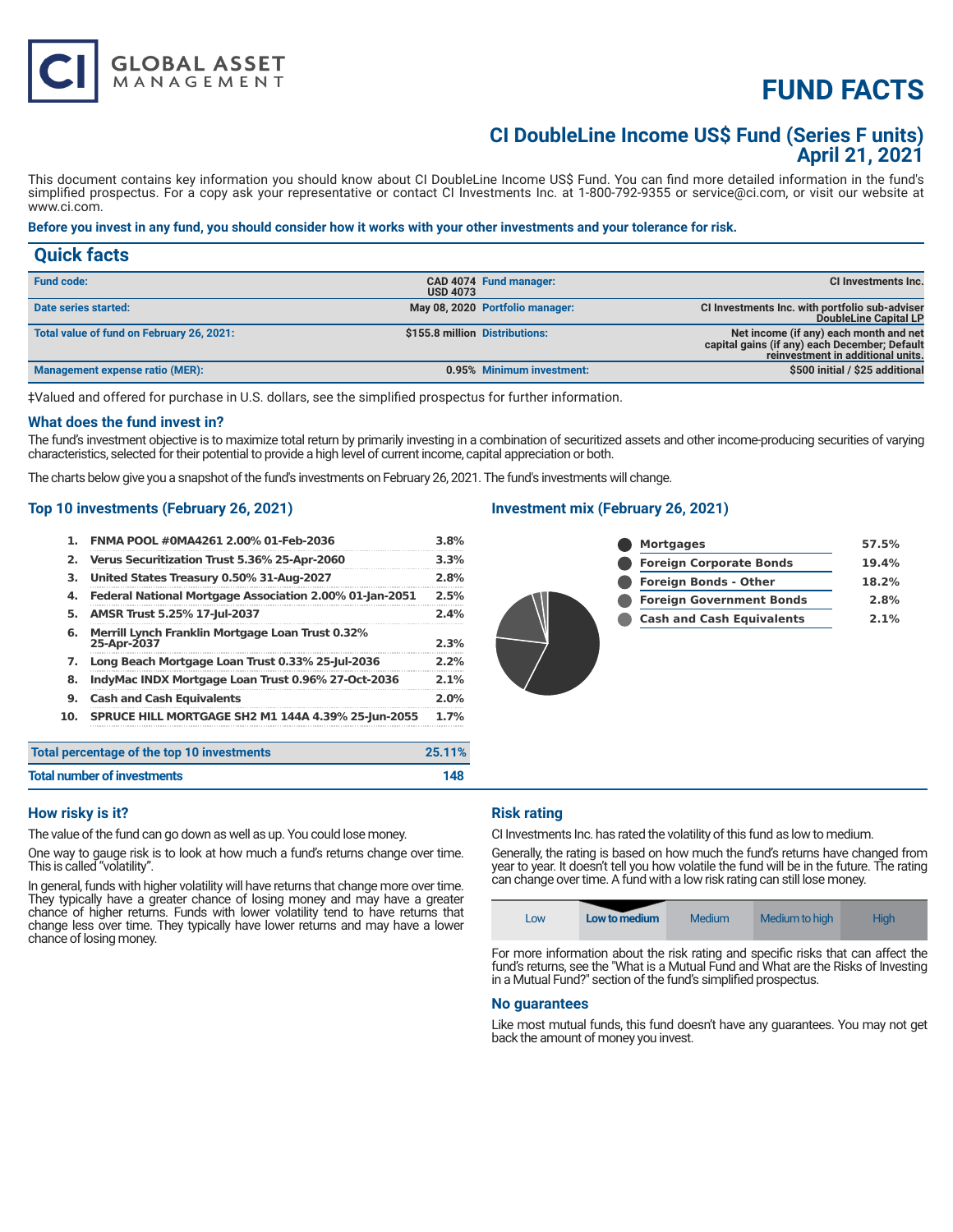# **CI DoubleLine Income US\$ Fund (Series F units)**

#### **How has the fund performed?**

This section tells you how Series F securities of the fund have performed since inception. Returns are after expenses have been deducted. These expenses reduce the fund's returns.

#### **Year-by-year returns**

Because Series F has been distributing under a simplified prospectus for less than one calendar year, there is no data available for this section.

#### **Best and worst 3-month returns**

Because Series F has been distributing under a simplified prospectus for less than one calendar year, there is no data available for this section.

#### **Average return**

Because Series F has been distributing under a simplified prospectus for less than twelve consecutive months, there is no data available for this section.

#### **Who is this fund for?**

#### **This fund may be suitable for you if you:**

- are seeking to diversify your fixed income holdings<br>• are seeking a combination of income and growth
- are seeking a combination of income and growth  $\cdot$  are investing for the medium and/or long term
- are investing for the medium and/or long term
- can tolerate low-to-medium risk

#### **A word about tax**

In general, you'll have to pay income tax on any money you make on a fund. How much you pay depends on the tax laws of where you live and whether you hold the fund in a registered plan, such as a Registered Retirement Savings Plan or a Tax-Free Savings Account.

Keep in mind that if you hold your fund in a non-registered account, fund distributions are included in your taxable income, whether you get them in cash or have them reinvested.